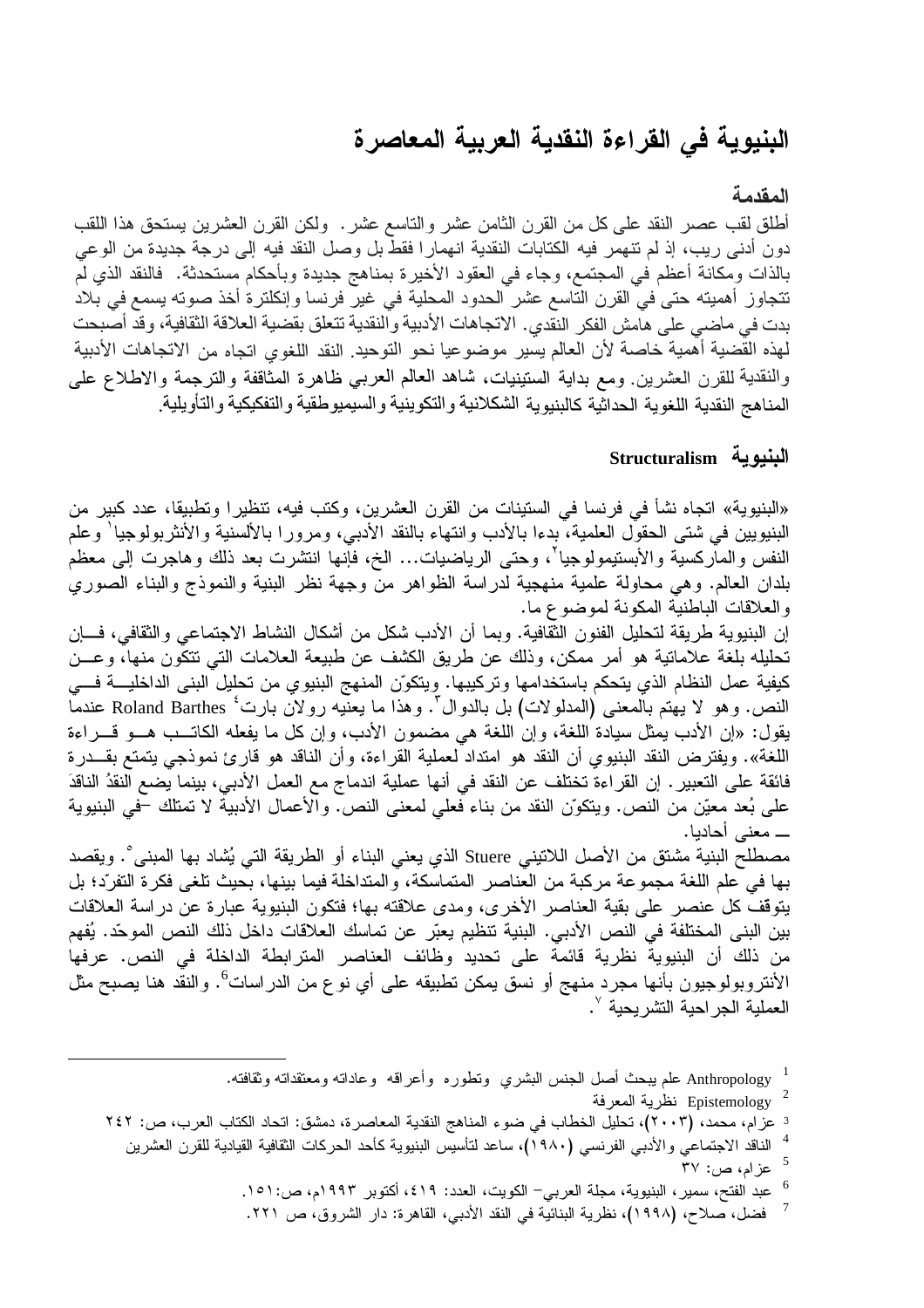إن أول من أسس منهج البنيوية اللغوي السويسري فردينان دي سوسير^ Ferdinand de Saussure في محاضراته° : «دروس في الألسنية العامة» Course in General Linguistics التي ألقاها عن ثنائية اللغّة والكلام، وثنائية المحور الناريخي النطوري، والمحور النزامني الوصفي، إضافة إلى ثنائية علمي اللغة: الداخلي و الخارجي. وقد قامت البنيوية علَّى هذه الثنائيات اللغوية المتقابلة. وقد استفاد سوسير منَّ مبادئ المذهب التجريبي الّذي تبنته الدر اسات اللغوية ``.

نشأت البنيوية فيّ فرنسا، في منتصف الستينيات من القرن العشرين عنـــدما تـــرجم تـــودوروف Tzvetan Todorov أعمال الشكليين الروس Russian Formalists إلى الفرنسية. فأصبحت أحد مصادر البنيوية. ومن المعلوم أن مدرسة الشكليين الروس ظهرت في روسيا بين عامي ١٩١٥ و١٩٣٠، ودعت إلـــى الاهتمـــام بالعلاقات الداخلية للنص الأدبي، واعتبرت الأدب نظاما ألسنيا ذاً وسائط إشارية (سيميولوجية) للواقع، وليس انعكاسا للواقع''. واستبعدت علاقة الأدب بالأفكار والفلسفة والمجتمع. وقد طورت البنيوية بعض الفروض التي جاء بها الشكليون الروس. المصدر الثاني الذي استمدت منه البنيويـــة هـــو «النقـــد الجديـــد» New Criticism الذي ظهر في أربعينيات وخمسينيات القرن العشرين في أمريكا، فقد رأى أعلامه أنه لا حاجــــة فيه للمضمون، وإنما المُّهم هو القالب الشعري، وأنه لا هدف للأدبُّ ســـوى الأدب ذاتـــه<sup>7</sup>'. و«الألســـنية» Linguistics هي المصدر الثالث الذي استمدت منه البنيوية، ولعلها أهم هذه المصادر ، و علـــي الخصـــوص ألسنية فرديناند دي سوسير الذي يُعد أبا الألسنية البنيوية. وعلى الرغم من أنه لم يستعمل كلمة «بنية» فإن الاتجاهات البنيوية كلها قد خرجت من ألسنيته، فقد مهد لاستقلال النص الأدبى بوصفه نظاما لغويا خاصا. وفرق بين اللغة والكلام: فاللغة عنده هي نتاج المجتمع مستقل عن الفرد للملكة الكلامية، أما الكـــلام فهـــو حدث فردي متصل بالأداء وبالقدرة الذاتَّنية للمَّنكلم. ورَّأى أن اللغة بنبغي أن تدرس بمنهج أني ســـكونـي لا تاريخي تطُّوري، لأنها ما دامت (بنية) أو (نسقا رمزيا) فلا بد من التسلُّيم بأنها لا تنطويُّ علَّـــي أي بعَّـــد تاريخي. وقد شدد سوسير على دراسة اللغة دراسة وصفية داخلية، وعلى كونها نظاما خاصا من العلامات أو الإشارات المعبرة عن الأفكار . واعتقد سوسير بأن «الدال» Signifier أو الصورة الســـمعية للكلمـــة لا نتطوي على أية إشارة أو إحالة إلى مضمون «المدلول» Signified "`.

وقد ميَّز سوسير بين ثلاثة مستويات في اللغة هي: اللغة، واللسان، والكلام. فاللغة هي المظهر الواسع الذي يُشمل كل الطاقة الإنسانية للكلام. واللسَّان هو نظَّام من اللغة يستخدمه المرء لنوليد المحادثة للأخرين. وأما الكلام فهو أقوالنا الخاصة. ورأى أن اللغة نظام من الإشارات تعبر عن الأفكار ، فهي لذلك تقـــارن بنظـــام كتابة الأبجدية الصامتة، والطقوس الرمزية، والصيغ السياسية، والإشارات العسكرية... الخ. لكنها أعظم من كل هذه الأنظمة. وعلم اللغة هو جزء من هذا العلم العام «السيميولوجيا» " Semiotics ° . ميّز سوسير بين الدراسة التزامنية (السنكروني) والزمنية (الدياكروني) في دراسة اللغة<sup>٦٦</sup>، وشدد على الدراسة التزامنية على حساب الدراسة الزمنية. كما طور نمايزًا أخر هو: النمايز بين العلاقات الأفقية والعلاقات العموديـــة فـــي الإشارات: فالعنصر الأفقي/ النتابعي في اللغة يؤثر في وضعية الإشارة: فمعنى الكلمة يحدده وضعها فـــي الجملة و علاقتها بالوحدات القو اعدية لتلك الجملة.

وقد تأثَّر رواد النقد البنيوي الفرنسي بسوسير، ودفعهم هذا التأثُّر إلى الكشف عن أنســـاق الأدب وأنظمتـــه وبنياته، باعتبار الأدب نظاما رمزياً يحوى نظما فرعية. فذهب بارت Barthes إلى تقعيد القصــــة وتحليـــل السرد، بينما اهتم تودوروف Todorov بأدبية الأدب، أو بما يجعل من الأدب أدبا. ولعل بارت Barthes هو

<sup>8</sup> لغوي سويسري وتعتبر مفاهيمه اللغوية بداية لنظرية البنيوية.

Encyclopaedia Britannica 2008 Ready Reference, DC Books, Kottayam 12

Ryan, Michael, Literary Theory: a practical introduction, Ed 2, Blackwell Publishing, USA, (2007), P35. 9

<sup>&</sup>lt;sup>10</sup> حمودة، عبد العزيز ، المرايا المحدبة من البنيوية إلى التفكيك، مجلة عالم المعرفة – الكويت، العدد: ٢٣٢، ص:١٨٠.

Achutan, M., (2006), Paschatya Sahitya Darshanam, 2 ed, Kottayam: DC Books, P 402<sup>11</sup>

Pokker, P.K., (2002), Darrida - Apanirmanatinte Tatwachintakan, Thiruvananthapuram: Bhasha Institute, P 23, <sup>13</sup> 14 در اسة الإشارة والسلوك التي تستعمل الإشار ات، خصوصا في اللغة. ظهر السيميوطيقا طريقة لفحص الظواهر في الحقول المختلفة: علم الجمال وأنتروبولوجيا والاتصالات وعلم النفس وعلم الدلالة.

الغذامي، عبد الله، (١٩٩٨)، الخطيئة والتكفير ، الهيئة المصرية العامة للكتاب، ط: ٤، ص:٩.

Anandan, K.N., (2003). Bhashashastratile Chomskian Viplayam, Thiruvananthapuram: Bhasha Institute, P 37 <sup>16</sup>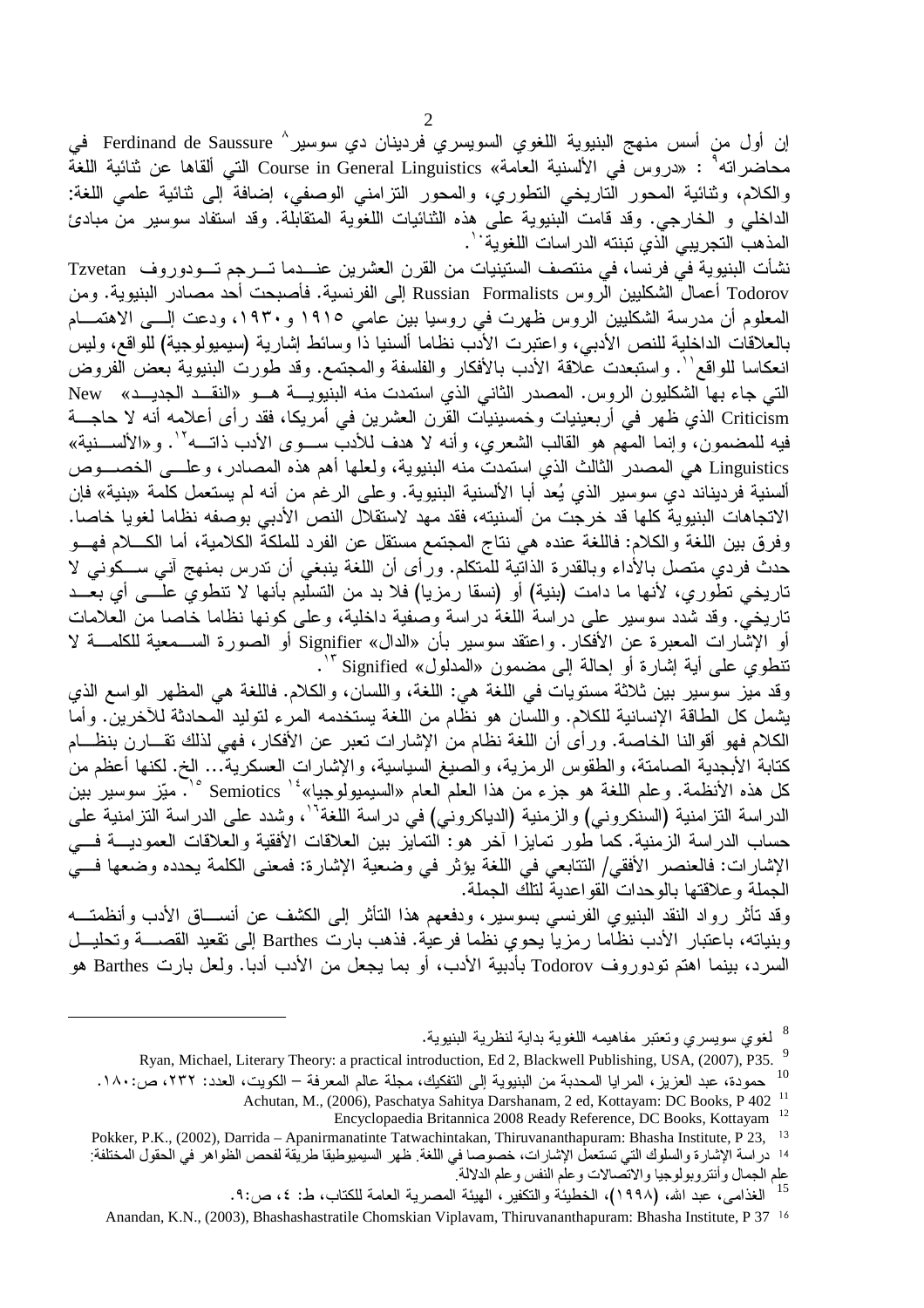الذي أشار إلى أن البنيوية هي محاولة لنقل النموذج الألسني إلى حقول ثقافية أخرى''. أعطـــي بـــارت لمصطلح البنية منطلقه الأول في دراسات هو مقالاته النقديـــة النظريـــة والتطبيقيـــة^`. وضــــع «مبــــادئ السمبولوجيا» عام ١٩٦٤ مؤسسا به سيمبولوجيا النقد الأدبي. ففي كاتبه «س/ز» S/Z ١٩٧٠ تولــد القـــراءة تفاعلات وتفسير ات جديدة خاضعة لسحر الدال.

وفي تطبيقاته للمنهج البنيوي على العلوم الإنسانية: الأنثربولوجيا، وعلم الاجتماع، وعلم السنفس، والنقــد الأدُّبي، يُعد كلود ليفِّي شتراوس " Claude Lévi-Strauss الرائد البنيوي بلا مناز ع في الحقل الأنثربولوجي. فقد درس المجتمعات الفطرية والهندية في البرازيل، ثم أكمل دراسته في نيويورك، حيث التقى ياكوبسون ٰ Roman Jakobson مؤسس الشكلية الروسية وحلقة براغ اللغوية Prague Language Circle الـــذي مـــارس تأثيرا منهجيا عليه. فتوطدت بينهما علاقة فكرية كان لها الفضل في تطور البنيوية، حين اشتركا معا فـــي تحليل قصيدة «القطط» لبودلير Charles Baudelaire تحليلا بنيويا ّفي عام ١٩٦٢، وأصبح تحليلهما هــذًّا واحدا من كلاسيات الممارسة البنيوية الرفيعة. وطبّق شتراوس بنيوية سوسير فسي دراســته للمجتمعــات البدائية''. وقد ركّز شتراوس على اللغة Langue أكثر من الكلام Parole على نحو ما فعل سوسير الـــذي درس اللغة دراسة أنية وتعاقبية، في حين ركز شتراوس على الدراسة الأنية، وإن لم ينكر الأبعاد التعاقبية. توسط شتراوس بين العناصر المتضادة، كما أفاد من منهج الصونيات الذي تجاوز دراسة الظواهر اللغوية الواعية إلى دراسة البنية اللاشعورية. ورفض معالجة الكلمات أو الوحدات على أنها عناصر مستقلة. وأما جاك لاكان<sup>٢٢</sup> Jack Lacan فقد قام بتطبيق المنهج البنيوي على علم النفس، حيث أصبحت اللغة عنده نظرية علمية مستقلة يمكن بوساطتها وصف اللاشعور بطريقة علمية، وفهم قوانينه بدقة متناهية. وبناء على هذا المبدأ فقد وضع لاكان بعض الأسس التي ترى أن كلام اللاشعور ينتظم في بنية متماسكة على أنه لغة، وأن بنية الشخصيةُ هي عدة مستويات لغويةٌ. وقد وجد لاكان في كتابات فُوكوٌ وبارت ما يدعم آراءه، فقد أشار هذان إلى المكونات اللاواعية للنصوص الأدبية. كذلك تقبل ميشيل فوكو<sup>٢٣ Michael Foucault</sup> النعار ضات الثنائية في محاولته الكشف عن الأركولوجيا اللاواعية للمعرفة في كتابه «أركولوجيا المعرفة». فقد كان نظام الأشياءُ عنده يعتمد على الفرضيات البنيوية. ودرس الجنون والطب والعلاج النفسي خلال أبنية معرفية ترتبط بحقب تاريخية، وتتضمن اللاوعي الفرويدي. وهي أبنية تضرب بجذورها في المجتمع. أما لويس ألتوسير Louis Althusser فقد رفض المعطى الأنثروبولوجي الذي تضمنته المعركة الفكرية بين سارنر °` Jean Paul Sartre وشتراوس، ليؤكد المفاهيم الاقتصادية الماركسية، ويفصل الظواهر الاجتماعية المشاهدة عن القوانين الكامنة للصراع الطبقي، فغدا ألتوسير بنيويا باستخدامه هذا المنهج الذي أكد فيه الأبنية الاقتصادية والمواقف الطبقية. ترتكز بنيوية تشومسكي™ Noam Chomsky في اللغة على أن في كل لغة

بنية سطحية وبنية عميقة. ونادي بنقل العلوم اللغوية، وفي مقدمتها علم النحو وعلم النظم بخاصة، من العلوم النظر ية إلى العلوم التطبيقية ٌ ''.

> Cuddon, JA, Literary Terms and Literary Theory, Penguine Books, London, (1999), P 870<sup>17</sup> <sup>18</sup> خفاجي، محمد عبد المنعم، (٢٠٠٢)، مدارس النقد الأدبي الحديث، دار المصرية اللبنانية، القاهرة، ط: ٢ ، ص ٢٠١.

19 أحد علماء الاجتماع الفرنسبين وكان لأعمال ليفي ستروس أثر بليغ في مجال علم الإنسان والتحقيق الإثنولوجي الميداني.

> 20 رومان جاكوبسن عالم لغة وناقد أدب أمريكي من أصل روسي.

- 21 Jeorge, CJ (Ed.), Adhunikanandara Sahitya Sameepanangal, Bookworm, Thrissur, (1996), P 24
- 22 طبيب فرنسي مؤسس مدرسة التحليل النفسي في باريس استند في تعليمه على در اسات الألسنية وعلم الجنس البشري
	- 23 فيلسوف فرنسي، يعتبر من أهم فلاسفة النصف الأخير من القرن العشرين
		- 24 فيلسوف فرنسي معاصر ولد بالجزائر
		- 25 مفكر فرنسي وصاحب المدرسة الوجودية
	- اللغوي الأمريكي المعاصر (و١٩٢٨.) وهو فيلسوف وناشط سياسي، وصف نفسه اشتراكيا تحريريا ِ 26
		- عبد الجليل، منقور، (٢٠٠١)، علم الدلالة، دمشق: اتحاد الكتاب العرب، ص: ٣٠. 27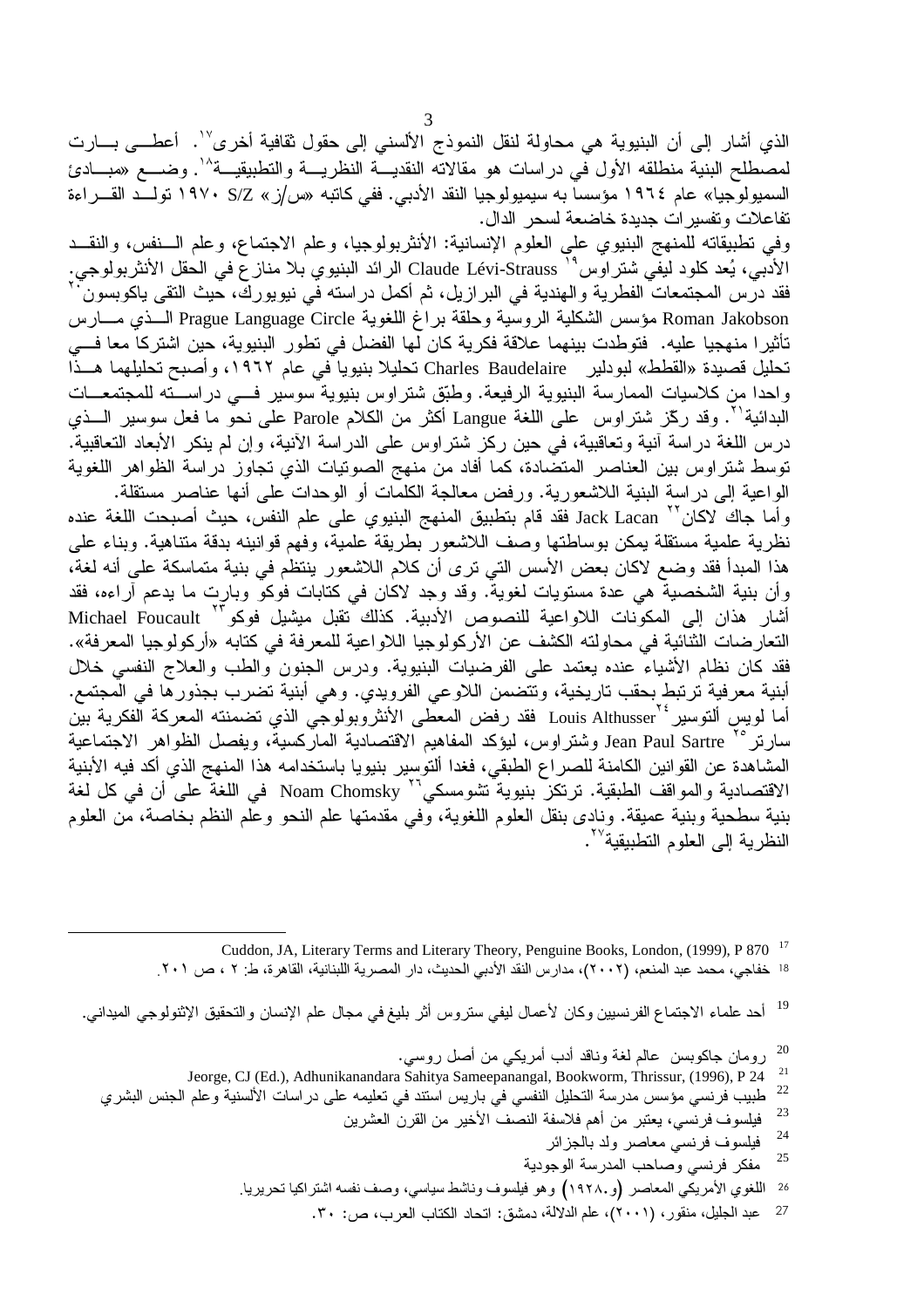فإن البنيوية التي حملت لواء العلمية والموضوعية بحكم استنادها إلى علوم دقيقة كاللسانيات تمثل خطوة حاسمة باتجاه الوّضوح المنهجي في ممارسة نقد علمي للسرديات. إن الألسنية البنيوية قد أصبحت محور اهتمام علماء اللغة في أوربا وأمريكا. وكان لها فضل الإصرار على دراسة اللغة من وجهة النظر الوصفية، مما أدى إلى تصفية الأحداث اللغوية من ملابساتها المتغيرة، وإلى التركيز على النظم الكلية الشاملة، وعدم تبديد الجهود في التفاصيل الصغيرة. وتتطلب دراسة البنية: تحليلها وتفكيكها داخل النص إلى عناصرها المؤلفة منها، دون النظر إلى أية عوامل سياقية خارجة عنها، مهما كانت مؤثرة. وتكمن مساهمة البنبوية في أنها أمدت النقد بأداء منهجي يقف على جمالية النص ويقبض على مكوناته وعلائقه الداخلية<sup>٢٠</sup>. المبدأ الذَّي أثار قضية كبر ى في الأوسَّاط الأدبية والنقدية هي قضية أطلق عليها البنيويون شعار «موت المؤلف» لكي يضعو! حدا للتيار اتَّ النفسية والاجتماعية في در اسَّة الأدب ونقده، وبدأ تركيز هم علي النص ذاته بغض النظر عن مؤلفه، أيا كان هذا المؤلف والعصر الذي ينتمي إليه والمعلومات المتصلة به. وقد كان البنيويون يقصدون بهذا الشعار ألا تصبح البيانات المرتبطة بالمؤلف هي جوهر الدراسة النقدية للأدب أوهي نقطة الارتكاز الرئيسة الموجهة للعمل التحليلي النقدي. بل يجب أن تكون نقطة الارتكاز – عندهم – هي من النص ذاته. حينما يؤمن هذا الانجاه بالواقع دون غيره في نحليل النص، فيتجاهل ما فوق الواقع والقيم الأخلاقية؛ فذلك ينافي تحقيق التفاعل بين النص والمتلقي فضلا عن الإخلال بالاعتقاد الإسلامي<sup>29</sup>. أثبت المنهج البنيوي خصوبته''، فاعتمده الباحثون في دراسة ميادين عديدة: الأساطير، والقصص، والشعر، والنقدّ الأدبي. لكن البنيوية إذا كانت قد منحت العلُّوم الإنسانية الموضوعية، فإنها قادت إلى نتيجة هامة هي فقدان الدراسات خصوصيتها ونوهجها، حيث ظلت أسيرة النموذج اللغوي. وبهذا وقعت في مأزق الوضعية والمعبارية الحامد (".

#### البنبوية التكوينية **Genetic Structuralism**

بدأت البنيوية شكلية أولا، وعندما اقتصرت البنيوية الشكلية على نحليل النص وحده، دون الرجـــوع إلــــي مر اجعه النفسية لدى مبدعه، أو ظروفه الاجتماعية، وجدت نفسها أمام الباب المسدود، بسبب هذه الانغلاقية. فجاءت «البنيوية التكوينية» ليكون انفتاحا على الأفاق الثقافية والاجتماعية والتاريخية. ثم ظهرت «البنيوية الجذرية» أو النفسية و «البنيوية السيميائية»، و أصبحت كل مسرب من هذه الثلاثة اتجاها نقــديا مســـتقلا بنفسه، فيما بعد. نشأت البنيوية التكوينية استجابة لسعى بعض المفكرين والنقاد والماركسيين، للتوفيق بسين أطروحات البنيوية في صيغيتها الشكلانية وأسس الفكر الماركسي أو الجدلمي في تركيزه على التفسير المادي والواقعي للفكر والثقافة عموماً ''.

جورج لوكاش Georges Lukàcs (١٨٨٥هـ ١٩٧١)، الفيلسوف المجرى، فقد سيطر على مجمل سوسيولوجيا الأدبِّ في القرن العشرين. وقد كان لكتابه النقدي الهام «نظرية الرواية» الذي نشره في برلين عام ١٩٢٠ الأثر الهام في البنيوية التكوينية، فيربط بين التطور الاجتماعي والتطور الأدبي في مضامينه وأشكاله. وقد قدم العالِم النفسي جان بياجيه Jean Piaget تصورا نظريا متكاملا عن البنية في كتابه «البنيوية». يــرى بياجيه أن البنية توجد عندما تتمثّل العناصر المجتمعة في كل شامل. ولوسيان غولدمان Lucien Goldmann

31 حمودة، ص: ١٨٧. 32 http://www.odabasham.net/show.php?sid=20301

<sup>28</sup> http://www.aljabriabed.net/fikrwanakd/n40\_09abbou.htm

<sup>29</sup> قصاب، وليد إبر اهيم، (٢٠٠٥)، الحداثة العربية الشعرية، الشارقة: جمعية حماية اللغة العربية، ص: ١٤١ http://www.alhayat.com/culture/12-2008/Item-20081207-126e461d-c0a8-10ed-0088-30 d0c1fe5b7d96/story.html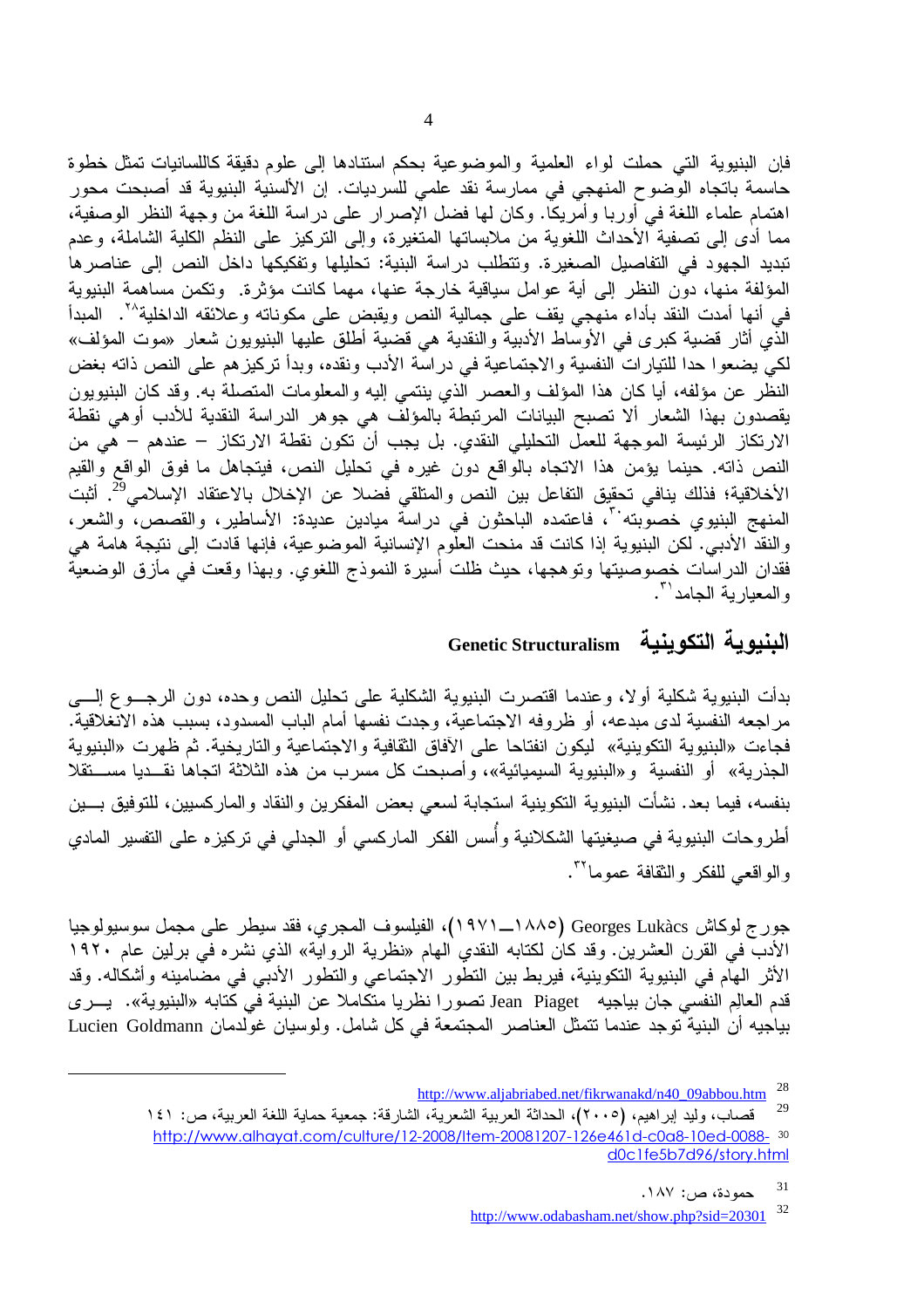(١٩١٣–١٩٧٠)، مفكر وناقد فرنسي مـــن أصــــل روماني وتلميذ لوكاش، هو الذي أرسـي أسس البنيوية التكوينية ً ". فقد قدّم منذ عام ١٩٤٧ فرضية التي أصبحت أساس منهجه. وهي أن الأدب والفلسفة تعبيـــران عن «رؤية للعالم» La vision du monde " وإن رؤية العالم ليست وقائع فردية بل هي اجتماعية، إذ أنها ليست وجهة نظر الفرد المتغيّر باستمرار، بل هي وجهة نظر، ومنظومة فكر مجموعة بشّرية تعـــيش فـــي ظروف اقتصادية واجتماعية متماثلة، وتعبير الكاتب عن هذه المنظومة له دلالة كبيرة فهو يستمد منها<sup>م"</sup>. طبق لوسيان غولدمان التصور البنيوي التكويني على مجال الدراسة الاجتماعية لــــلأدب. فقـــد اصــــطبغت قوانين البنية عند غولدمان بلون جدلي ماركسي. ويقوم المنهج السوسيولوجي لدى غولـــدمان باســــتخلاص الدلالة الموضوعية للعمل الأدبي، ثم يربطها بالعوامل النقافية والاجتماعية والاقتصادية للفكر . ففي كتابـــه «الإله الخفي»<sup>٣٦</sup> ١٩٥٦، يقوم غولدمان بتطبيق منهجه النقدي البنيسوي التكسويني علسي «الجانسسينية» Jansénistes لدى راسين Racine وباسكال Pascal اللذين تأثر ا بها. ومنهج غولدمان في تطبيق الماديـــة الجدلية على دراسة الأدب قد حقق هدفين في وقت واحد^": فقد أنقذ البنيوية الشكلية من انغلاقها على النص المنقود وحده، كما أنقذ المنهج الاجتماعي منّ إيديولوجيته التي كانت تقيّم الأدب من وجهــــة نظرهــــا هــــي فحسب. فجاء المنهج البنيوي التكويني منّهجا علميا موضوعياً يؤكد على العلاقـــات الْقَائَمـــة بــــين النتــــاج<br>والمجموعة الاجتماعية التي ولد النتاج في أحضانها<sup>79</sup>. وهذه العلاقات لا نتعلق بمضمون الحياة الاجتماعية والإبداع الأدبي، وإنما بالبنيَّات الذهنيةٌ ' Structures mentales التي هي ظواهر اجتماعية، لا فردية. وهذه البنيات الذهنية ليست بنيات شعورية أو لا شعورية، وإنما هي بنيات عمليات غير واعية. ومن هنـــا فـــان إدراكها لا يمكن أن يتحقق بوساطة دراسة النوايا الشعورية للمبدع، ولا بوساطة تحليــل محايــث، وإنمـــا بوساطة بحث بنيوي، ذلك أن الفرد الذي يعبّر عن الطبقة الاجتماعية، وعن رؤيتها للعالم، إنما يتصـــرّف انطلاقا من هذه البنيات الذهنية التي تسود المجموعة التي يعبّر عنها.

ير ى غولدمان إن الرواية كأدب تتجاوز الإيديولوجيا، لأنها تصوغ رؤية العالم في شكل فنـــي. إن تحليـــل الرواية ينبغي أن يتجه إلى بنية العمل الداخلية. وهو ما يطلق عليه اسم «الفهم» Compréhention. ثم ينتقل إلى المرحلة الثانية هي «التفسير » Explication الذي يؤكد انتماء منهجه إلى سوسيولوجيا الأدب. ومنهـــا يتم الربط بين البنية الدالة وبين إحدى البنيات الفكرية المتصار عة في الواقع الثقــافي للمجتمـــع. ومفهـــوم «البنية» Structure ومفهوم «التكوين» Génèse هما الأساس الذي نقوم عليه البنيوية التكوينية حيث تدرس المرحلة الأولى وتفهمها، وتفسر المرحلة الثانية ربط العمل الفني بالبنبي الفكرية الموجودة خارجه، وتدرك وظيفته ضمن الحياة الثقافية في الوسط الاجتماعي. وهذا المنهج لا ينفي تدخل اللاوعي Unconscious فــي العملية الإبداعية، ولذلك فإن الَّبنيوية التكوينية إذ تمدّ جسرا بينٌ علم الأجتماع والبنيوية عندما تقول بضرورة تحليل بنية العمل الروائي الداخلية، فإنها تمدّ جسرًا أخر بين علم الاجتماع وعلم النفس عندما لا تنفي تدخل عامل اللاوعي الفردي في بناء العالم الروائي والإبداعي، على الرغم من أن غولدمان انتقد المنهج البنيوي الشكلي، والتحليل السيكولوجي الفرويدي، لأن الأول يرفض الدلالة الاجتماعية للأدب، ولأن الثاني يقف عند حدود التفسير الفردي. تجمع البنيوية التكوينية بين الفهم والتفسير لتعقد تماثلا بين البنية الجمالية المستقلة والبنية المرجعية. وإن أولى الإثباتات العامة التي يستند إليها الفكر البنيوي هي القائلة بأن كل تفكيــر فـــي

صدار ، نور الدين، مدخل إلى البنيوية التكوينية في القراءة النقدية العربية المعاصرة، مجلة عالم الفكر ، ع ١، م ٣٨، 34 يوليو ٢٠٠٩، ص: ٩٤.

عزام، محمد، ص: ٢٣٨

- عزام، محمد، ص: ٢٣٢ 38
- أبو هيف، ص: ١٧٢. 39
	- صدار ، ص: ۷۰. 40

عزام، محمد، ص: ۲۳۰ 33

The Hidden God: a Study of Tragic Vision in the 'Pensées' of Pascal and the Tragedies of Racine 36

<sup>37</sup> الجانسينية Jansénistes هي حركة فرنسية التي تراجعت عن خدمة الملك ورفضت كل تفاهم مع العالم لتنعزل من أجل أن تقوم بمغامرة إنسانية.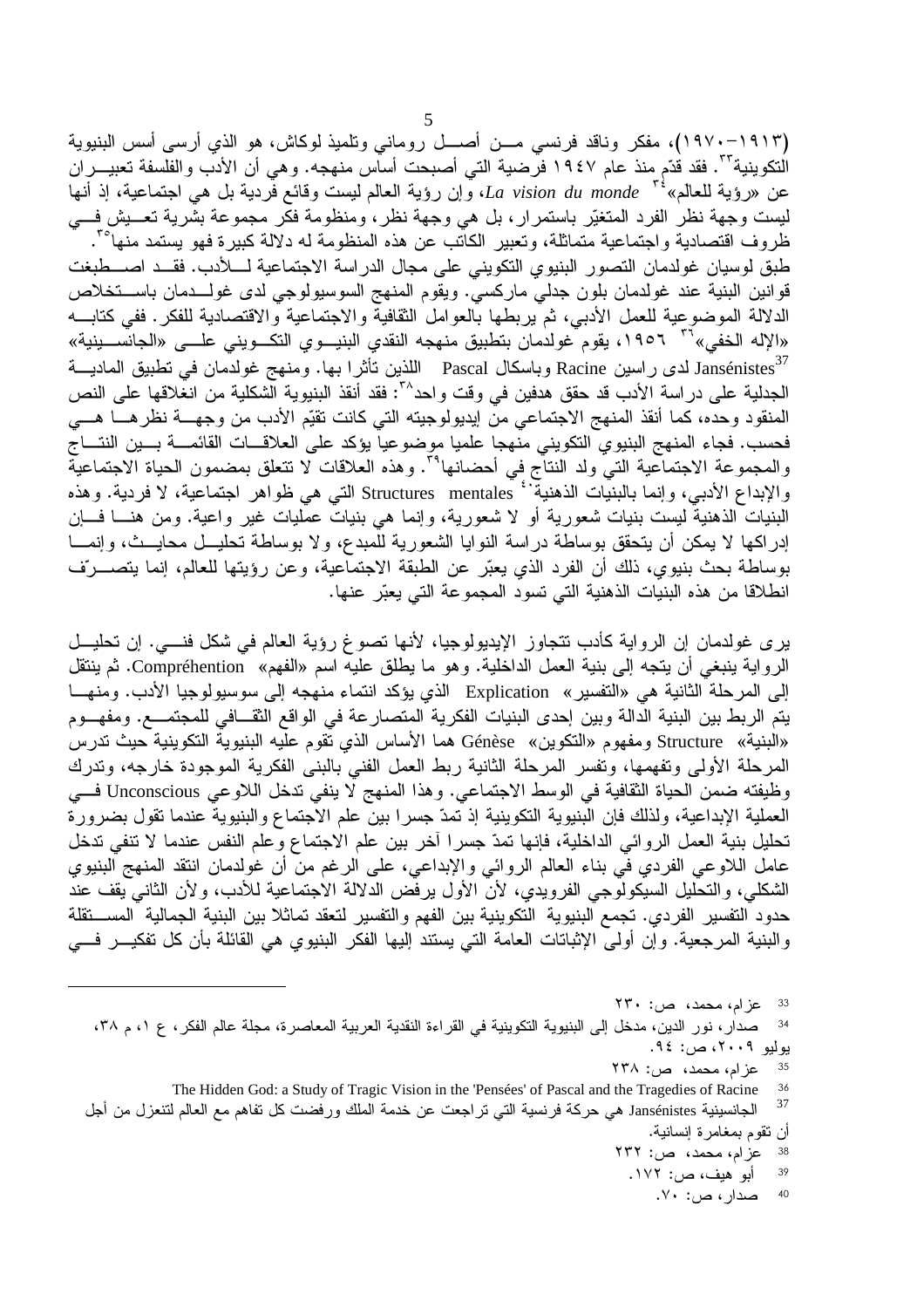العلوم الإنسانية إنما يتمّ من داخل المجتمـــع لا مـــن خارجه، وبأنه جزء من الحياة الفكرية لمهذا المجتمع، وبذلك فهو جز ء من الحياة الاجتماعية.

البنيوية في القراءة النقدية العربية المعاصرة

هجمت على بلاد العرب المناهج النقدية الحداثية دفعة واحدة، أواخر القرن العشرين: النقد الألسني، والأسلوبي، والبنيوي، والسيميائي، والتفكيكي.. إلخ. ومن الملاحظ أن هذه المناهج النقدية بدأت في بلدان المغرب قُبل المشرق، بسبب إطلال مثقفي المُغرب مباشرة على الثقافة الأوربية، وشُيوع الثقافة الفرنسَية في هذه البلدان، ثم أخذت به بلدان المشرقَ العربي. نشر النقاد المغاربة كتبهم في عواصم البلدان العربية المشرقية، ودراساتهم في المجلات الأدبية المشرقية أيضا. لم تنتشر البنيوية في العالم العربي كما كانت في الغرب نتوز ع في كل المجالات، سواء العلوم الإنسانية، أم غير ها من البحتة. فقد تمركز هذا المنهج في النقد الأدبي دون غير ه.

وعندما وصلت البنيوية إلى الوطن العربي متأخرة نظر لها، وكتب فيها باحثون ونقاد نراوحت كتاباتهم بين الالتزام الدقيق بمقولاتها مثل صلاح فضل، والخروج على أطروحاتها، أو تركيب أكثر من منهج نقدي مثل عبد الله الغدّامي، وذلك تبعا لاستيعاب هؤلاء النقاد للمقولات البنيوية، وتبعا لمتابعتهم لجديدها، لأن البنيوية بُنيت بالتدريج طوال أكثر من ثلاثين عاما. فمن شهد مقولاتها في مرحلة نشوئها وظل يراوح عند مرحلــــة النشوء بات مّتخلفا إزاء مقولاتها التي جدت في مرحلة ازدهارها أو احتضارها، ذلك أنها غّيرت جلـــدها، وطورت مقولاتها، خلال مسيرتها النقدية: فعندما وجدت البنيوية نفسها أمام الباب الشكلاني المسدود، بحثت عن اتجاهات نطيل أمدها، فولد منها اتجاها بنيويا جديدا: البنيوية التكوينية، كما جدّت اتجاهات نقدية جديدة خرجت من قلب البنيوية، ثم استقلت عنها كمناهج نقدية جديدة كالتفكيكية<sup>٤١</sup> Deconstruction. وقد ظهـــرت المحاولات النقدية إلا أنها ظلت محدودة ومتواضعة، رغم تحفزها وطموحها المتردّد للتوازي مع ما وصل إليه النقد الغربي. الاستقبال العربي للبنيوية قد توزّع لثلاثة مشارب مختلفة<sup>٤٢</sup>:

> ١. الترجمة من النظريات النقدية الغربية إلى اللغة العربية. ٢. مراجعة الموروث العربي؛ للخروج بأوجه انصال ونقابل بينه وبين ما لدى النقد الغربي. ٣. التطبيق، وتتاول النصوص العربية القديمة والحديثة، وإسقاط النظريات النقدية عليها.

وقد بدأت البنيوية العربية في أواسط الستينيات حين نشر محمود أمين في مجلة «المصور» مطلِقا على هذه المناهج: «الهيكلية» أ°، وبعدها توقف الزحف حتى نهاية السبعينيات فقد نشر العديد من النقاد والأدباء العرب دراساتهم التي اتجهت اتجاهي البنيوية: الشكلاني، والتكويني، وإن كان للتكوينية النصيب الأكبر من الانتشار . أما أوزياس Auzias فلعله من أوائل الذين عُرّبت مؤلفاتهم<sup>ئ ب</sup>، فقد تم تعريب كتابه «البنيوية» عام ١٩٧٢.

وهو أول دراسة شاملة عن البنيوية ترجمت إلى اللغة العربية. وهكذا كتب في البنيوية مفكرون وباحثون ونقاد عرب في الفكر والنقد، مثل زكريا إبراهيم، وصلاح فضل من مصر، وعبد الفتاح كيليطو، وصدوق نور الدين، ومحمد برادة، ونجيب العوفي من المغرب، وعبد الملك مرتاض من الجزائر ، وفؤاد أبو منصور من لبنان، وعبد الله ابر اهيم من العراق...، وغير هم.

اصطلاحية تشير إلى ممارسة خاصة في القراءة، ولذلك إنها طريقة نقدية وشكل من التحقيق التحليلي. الفيلسوف الفرنسي 41 جاك دريدا Jacques Derrida هو واضمع نظرية التفكيكية في أوربا.

http://www.alfaseeh.com/vb/archive/index.php/t-14619.html

http://www.al-jazirah.com/culture/18092006/fadaat14.htm  $43$ 

<sup>44</sup> عزام، محمد، ص: ١٤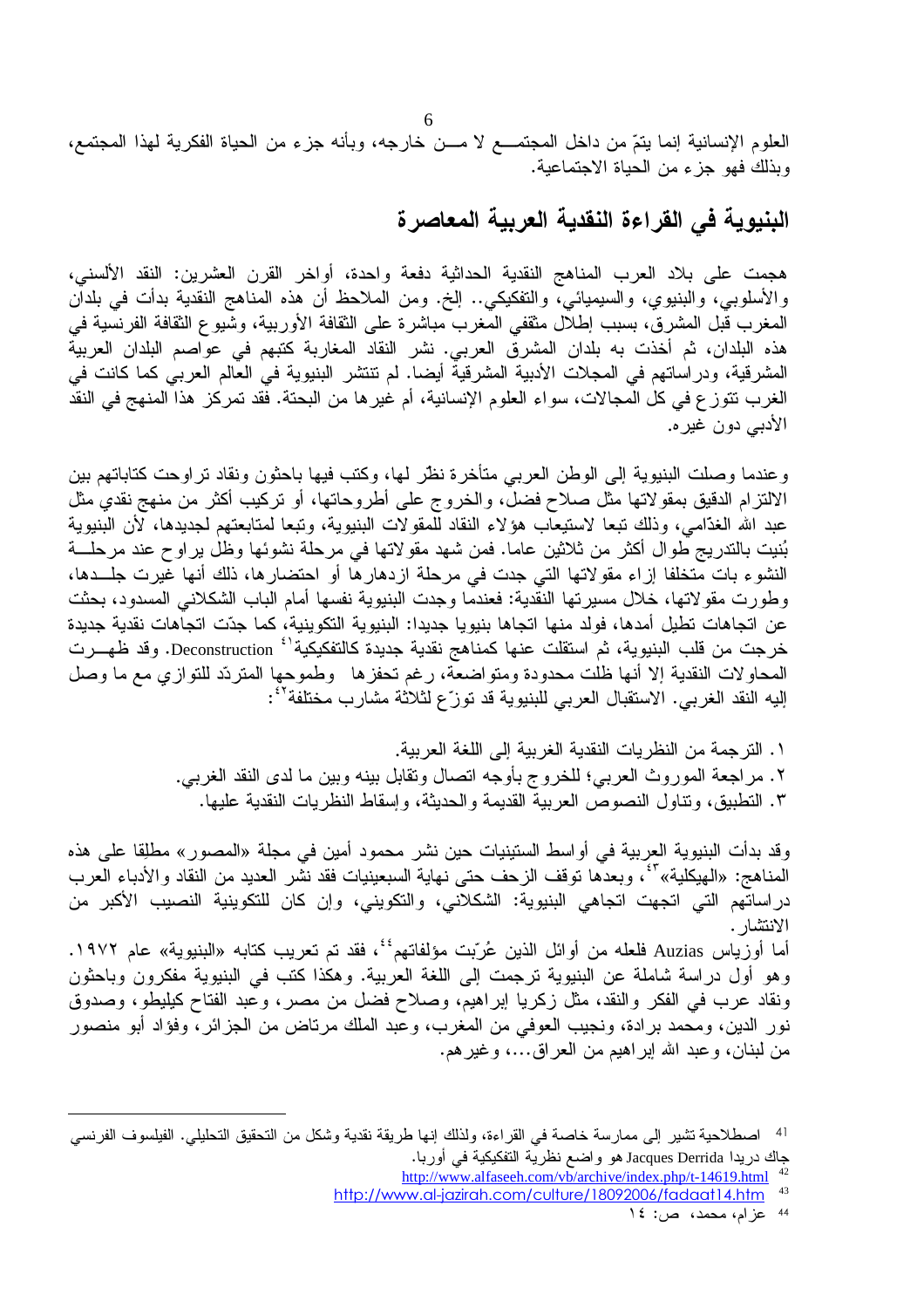القراءات التنظيرية العربية للبنيوية الشكلية

ولعل أول العرب الذين كتبوا في البنيوية هو المفكر زكريا إبراهيم المعروف بإبداعاته الفكرية في المجــال الفلسفي، ولعل كتابه «مشكلة البنية» من أوائل الكتب العربية التي وُضعت في التنظير للبنيويـــة°'، فقــد أصدر ه عام ١٩٧٦ انطلاقا من أن البنيوية أصبحت "اللغة الشارحة لكل حضارتنا المعاصرة"، وأن إنســـان القرن العشرين قد بدأ يعرف ذاته بأنها مجرد "بنية"، وأنه هو نفسه إنسان "دال"، صانع معان. هــذا كتــاب شمولي حاول فيه النعريف بالبنيوية، وبأعلامها في شتى الحقول العلمية. وإذا كان زكريا إبراهيم قد جـــاء بكتاب بنيوي شامل، وأغفل النقد البنيوي، فإن **صلاح فضل** قد وضع كتابه «نظرية البنائية في النقد الأدبي» عام ١٩٧٧ للنقد وحده" . ولعله أفضل كتاب وُضع بالعربية عن التَّنظير للنقد البنيوي آنذاك، لأنــــه كتــــاب علمي جاد، وضع بلغة نقدية، وعالج أصول البنيويّة، واتجاهاتها، ومستوياتها<sup>3</sup>′. كتبّ عبد السلام المســـدي «الأسلوب والأسلوبية: نحو بديل ألسَّني في نقد الأدب» عام ١٩٧٧م، في علاقات البنيوية باتجاهات النقــد المماثل.

وأما **عبد الفتاح كيليطو<sup>^</sup>'** ناقد متميز من المغرب العربي الذي ينتمي إلى جيل الثمانينيات بين النقـــاد العــــرب الذين يخوضون معركة تأصيل الثقافة العربية. كتب كيليطو كتبا قليلة، وصفحاتها قليلة (مجموع صفحات كتبه بالعربية لا يتجاوز ٨٠٠ صفحة) ولكن هذا القليل وضعه في مصاف أفضل النقاد والباحثين العرب<sup>٤٩</sup>. فقــد أصدر كتابه «الأدب والغرابة: دراسات بنيوية في الأدب العربي» عام ١٩٨٢. وأما الناقد المغربي الآخـــر **صدّوق نور الدين ف**قد أصدر كتابه «حدود النص الأدبي: دراسة في التنظير والإبداع» عام ١٩٨٤ قال فيه: " المنهج البنيوي يعتبر النص بنية مغلقة، وداخل هذه البنية ثمة علاقات منتظمة… وقد حاولت فسي هــذه الخطة الاستفادة من المناهج السالفة، رغبة في تشكيل نوع من التوفيق الهادف خدمة النص، ودون الرســـو بسفينة النقد عند منهج بذاته" (ص ٧−٨). فمؤا**د أبو منصور** ناقد وباحث لبناني، نشر كتابه «النقد البنيـــوى الحديث: بين لبنان وأوربا» عام ١٩٨٥. وأصدر**شكري عزيز الماضى** كتابه «فـــى نظريــــة الأدب» عــــام ١٩٨٦. وهو مجموعة من المحاضرات ألقاها في جامعة قسنطينة. **سعيد الغانمي** ناقد حداثي عراقي، أصدر مع زميليه كتاب «معرفة الآخر : مدخل إلى المناهج النقدية الحديثة» ١٩٩٠. تسرّب المنهج البنيوي بطريقة واسعة إلى النقد العراقبي في الثمانينات<sup>6</sup>.

القراءات التطبيقية العريبية للبنيوية الشكلية

يتراوح النقاد العرب المعاصرون في المستوى التطبيقي لتحليل الشعر بسين الالتسزام بمبسادئ البنيويسة، والخروج عليها في محاولة "توفيقية" بين مناهج عديدة' ْ. ولعل كمال أبو ديب في سورية، وصلاح فضل في مصر، ومحمد بنَّيس في المغرب، وعبد الله الغدَّامي في السعودية هم رواد النَّنظير العربي للمنهج البنيـــوي في الوطن العربي، وهم مؤسسوه. فقد كان ظهورهم في وقت واحد (نهاية السبعينات وبداية الثمانينات) دليلا على الرغبة في تلقى هذا المنهج النقدي في الوطن العربي.

<sup>45</sup> عزام، محمد، ص: ٣٤

http://www.diwanalarab.com/spip.php?article11716 46

49 أبو هيف، ص: ٥٢٣.

50 http://www.azzaman.com/azzaman/ftp/articles/2003/06/06-03/679.htm

51 عزام، محمد، ص: ٧٧

<sup>47</sup> أبو هيف، عبد الله، (٢٠٠٠)، "النقد الأدبي العربي الجديد"، دمشق: اتحاد الكتاب العرب، ص: ٥٠٥.

<sup>&</sup>lt;sup>48</sup> الناقد المغربي، والأستاذ في جامعة الرباط والذي يكتب بالفرنسية ويهتم بالحداثة النقدية.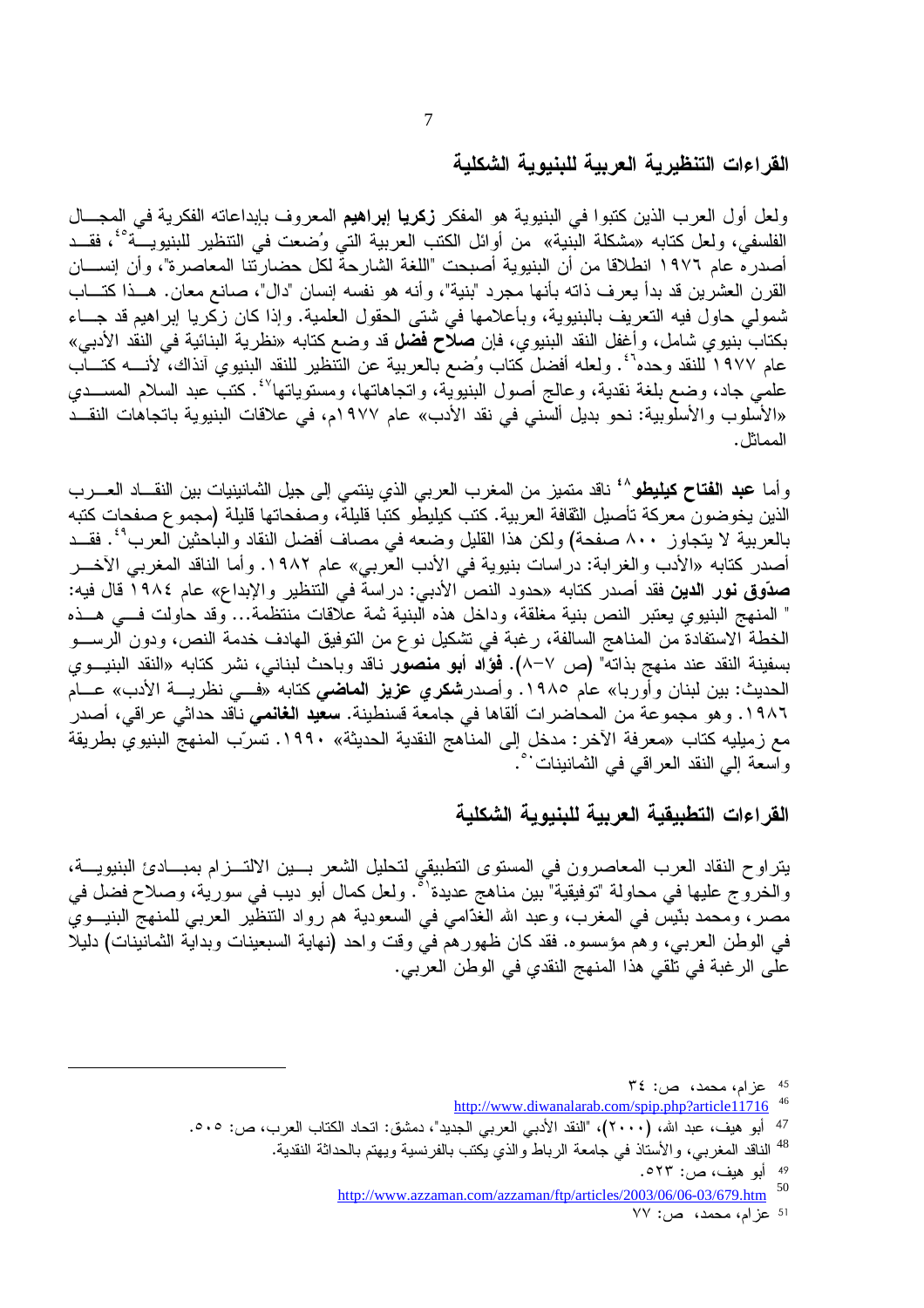**كمال أبو ديب** ناقد سوري حداثي تخصص بالمنهج البنيوي وحده. فوضع فيه كتابه: «جدلية الخفاء والتجلي: در اسات بنيوية في الشعر » ١٩٧٩ يؤسس فيه لهذا المنهج الجديد، تنظير ا وتطبيقا، في وقت مبكر من تلقى هذا المنهج في الوطن العربي. وكان الكتاب أول مبادر إلى تطبيق البنيوية. وتنبع أهمية هذه المبادرة في أنها تطبيق كامل على الشعر العربي القديم بمنهجية ومصطلحات البنيوية إلى حد الميكانيكية<sup>٥٢</sup>. ثم وضع كتابه الثاني «الروْي المقنّعة: نحو منهج بنيوي في در اسة الشعر الجاهلي» عام ١٩٨٧ خصصه للجانب التطبيقي في هذا المنهج فطالدة سعيد باحثة وناّقدة، وهيّ زوجة الشاعر الحداثيّ الكبير أدونيس، وضعت كتابين: «لبحث عن الجذور» ١٩٦٠ و«حركية الإبداع: دراسات في الأدب العربي الحديث» ١٩٧٩، رسمت في الثاني ملامح الإبداع العربي الجديد في ثلاثة أجناس أدبية هي: الشعر ، والرواية، والقصة القصيرة. من خلال منهجين نقديين هما: المنهج الانطباعي، والمنهج البنيوي. درست على ضوء المنهج البنيوي قصيدتي «هذا هو اسمي» لأدونيس، و«النـهر والموت» للسياب<sup>5</sup>°. ظهر النـاقد السوري **عبد الكريم حسن** بكتابه «لموضوعية البنيوية: در اسة في شعر السيّاب›› عام ١٩٨٣، و هو رسالة جامعية تقدّم بها الباحث إلى جامعة السوريون عام ١٩٨٠.

**عبد الله الغذامي<sup>؛ م</sup> ناقد حداثي من السعودية. ظهر في الوطن العربي في منتصف الثمانينات، بكتابه الأول** «الخطيئة والتكفير » ١٩٨٥ فأحدث ضجة كبر ى°° في صفوف النقاد العرب: لأنه تبني فيه أحدث منهجـــين نقديين أنذاك، وهما: البنيوية والتشريحية أو (التفكيكية Deconstruction)، نشر حتى عام ٢٠٠٠ أكثر مـــن خمسة عشر كتابا نقديا كلها في التطبيق الذي غلب عليه أكثر من التنظير النقدي. طلــــع الناقـــد المغربــــي الحداثي **محمد مفتاح** في ميدان النقد في مطلع الثمانينات بكتابه «في سيمياء الشـــعر القـــديم» ١٩٨٢، ثـــم نتابعت الحداثية في مجال النقد. ظهر **عبد الملك مرتاض<sup>٢</sup>٬ ال**ناقد الحداثي من الجز ائر ، في ميدان النقد في منتصف الثمانينات، ثم استمر مخلصا له، فوضع فيه عدة كتب مثل «تحلَّيل الخطـــاب الســـّـردي: معالجـــة تفكيكية سيميائية» عام ١٩٩٥.

كتب الناقد الحداثي من مصر. **حسن البنّا عز الدين<sup>07</sup>، ف**ي ميدان النقد في نهاية الثمانينات، كتابه «الكلمـــات والأشياء: النحليل البنيوي لقصيدة الأطلال في الشعر الجاهلي» الذي هو في الأصل رسالة الدكتوراه التي دافع عنها، تحت إشراف عز الدين إسماعيل. أ**بو نـاضر<sup>^</sup>°** نـاقد حداثـي من لبنـان. وضـع كتابـه «الألسنية والنقد الأدبي» عام ١٩٧٩، وهو أول محاولة بنيوية ظهرت في إطار النقد العربي البنيوي التطبيقي فسي الســـرد ضمن كتاب خاص. **سيزا قاسم** باحثة حداثية من مصر . أصدرت كتابها «بناء الرواية: دراسة مقارنة فـــي ثلاثية نجيب محفوظ»<sup>09</sup> عام ١٩٨٤، وهو طبعة مزيدة ومنقحة لرسالتها الجامعية التي تقــدمت بهـــا عـــام ١٩٧٨ للحصول على درجة الدكتوراه من كلية آداب جامعة القاهرة. **سعيد يقطين** ناقد حداثي من المغرب. اهتمَّ بالسرديات``، وله فيها أثار كثيرة. وقد كان كتابه «القراءة والتجربة: حول التجريب فـــي الخطـــاب الروائي الجديد بالمغرب» ١٩٨٥ تجربة مثيرة'<sup>٦</sup>، حلل فيها ـــ بنجاح ــــ أربع روايات تجريبية فـــي الأدب المغربي المعاصر، وفق المنهج البنيوي الشكلي، ومصطلحاته. و عُني الناقد المغربـــي الحـــداثي حســـن بحراوي بالسرد فوضع كتابه «بنية الشكل الروائبي» ١٩٩٠، عرض فيه الاهتمام بالروايسة منسذ هيغسل، فلوكاش الناقد المجري ذي الاتجاه الماركسي.

> <sup>52</sup> أبو هيف، ص: ٥٠٤. 53 عزام، محمد، ص: ١٠٦ <sup>54</sup> الناقد السعودي وأستاذ النقد في جامعة الملك سعود بالرياض، وفي جامعة الملك عبد العزيز في جدّة. http://www.alriyadh.com/2006/04/13/article145967.html 55

> > <sup>56</sup> أستاذ الأدب والنقد في جامعة وهران بالجزائر منذ عام ١٩٧٠.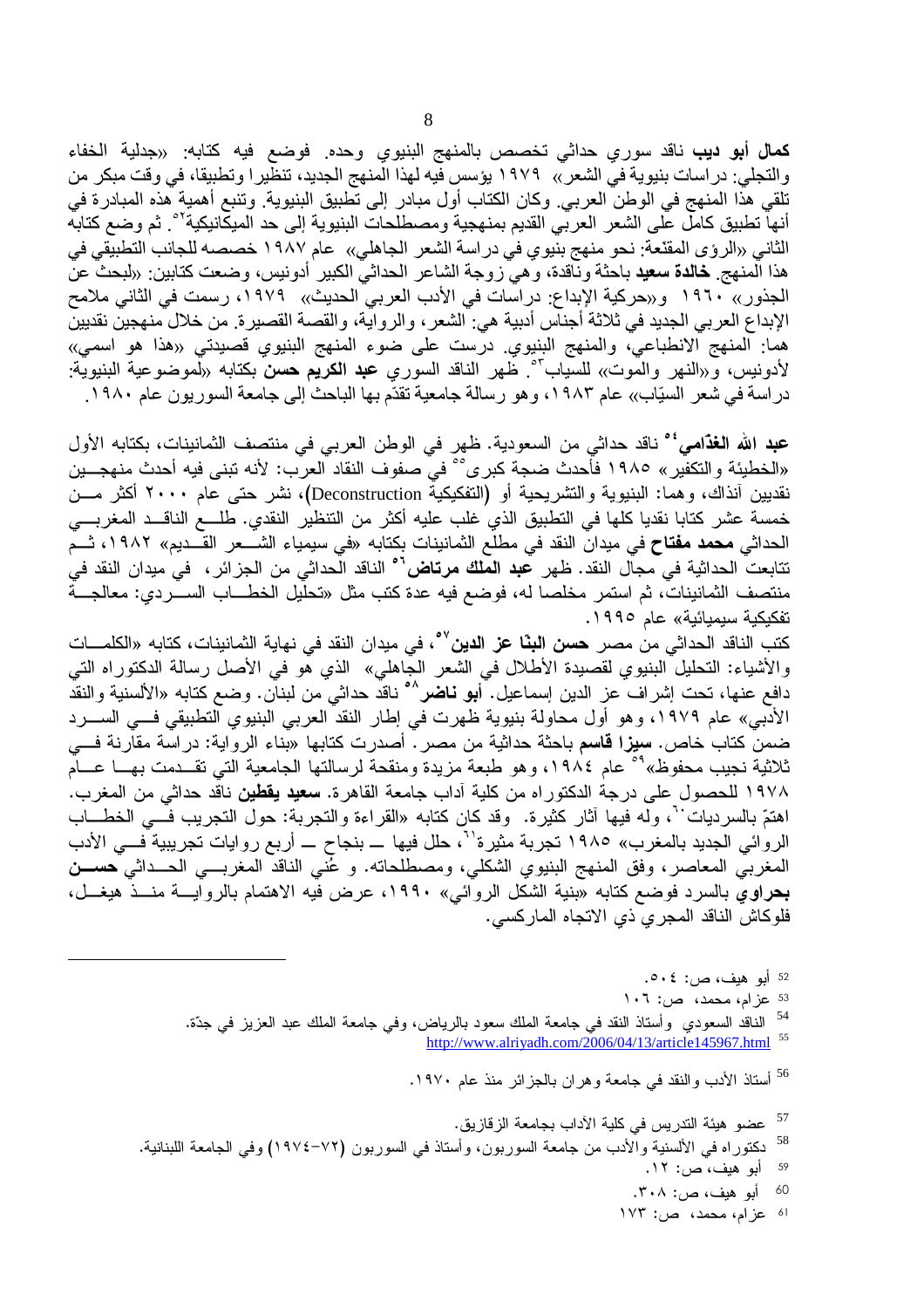# القراءات العربية للبنيوية التكوينية

يمكن القول بأن البنيوية التكوينية أكثر المذاهب النقدية الغربية انتشارا في العالم العربي<sup>71</sup>، وعلى نحو لــم يتح للفرع الأخر من البنيوية وهو البنيوية الشكلانية. ويمكن القول أيضا إن سر هذا الانتشار يعـــود إلــــي هيمنة الاتجاهات الماركسية تحديدا، في أكثر البيئات النقدية العربية. لعل الكتاب «البنيوية التركيبية: در اسة في منهج لوسيان غولدمان» أول تنظير عربي في المنهج البنيوي التكويني، فقد نشره عـــام ١٩٨٢ **جمـــال شُحيَّد.** هو ناقد حداثـي سوري، وأستاذ جامعـي، ترجم عددا من الكتب الفرنسية. وبعد صدور كتاب جمـــال شحيّد بعامين أصدر الناقد الجز ائر ي **محمد ســــار ي** كتابه «البحث عن النقد الأدبي الجديد» ١٩٨٤ خصصه للنقد البنيوي التكويني وتطبيقاته. وفي مجال التطبيق للبنيوية التكوينية ظهرت قـــراءات قامـــت بتجريـــب مقولات البنيوية التكوينية. ومن الدراسات القديمة لمقاربة البنيوية التكوينية قراءة الناقد المصــــري **غــــالـي** شكري المعنونة بـــ «المنتمي». تناول غالبي شكري فيها قضية الانتماء في ثلاثية نجيب محفــوظ، وهـــي معالجة رؤية الانتماء أو أزمة جيل نجيب محفوظ الأساسية<sup>7</sup>". أصدر **طاهر لبيب** الكاتب التونسي، المث<u>قــف</u>ّ بالثقافة الفرنسية. كتابه «سوسيولوجية الغزل العربي: الشعر العذري نموذجا» باللغة الفرنسية عام ١٩٧٢، ثم عرّبه حافظ الجمالي عام ١٩٨١. الكتاب مقاربة عربية استوحت المنهج البنيوي التكويني صر احة. تجلت عناصر المنهج الاجتماعي في هذه القراءة لما تناول لبيب أهم العناصر الأساسية المحيطة بالظاهرة الشعرية العذرية العربيَّة. يلاحظ الباحث (رؤية خاصة للعالم) عند جُماعة العذريين°`، وكأنها نواة وعي أو شعور جمعي لمجموعة اجتماعية مشخصة كانت قد عاشت في شروط مادية خاصة.

**محمد بنَّيس "** شاعر وناقد مغربي معاصر . ، بدأ حيته النقدية بدر استه الهامة «ظاهرة الشعر المعاصر في المغرب: مقاربة بنيوية تكوينية» ١٩٧٩ في وقت مبكر لم تكن الدراسات النقدية ذات المنـــاهج الجديـــدة. الدراسة قراءة الظاهرة الشعرية في المغرب ووعي إشكلاية منهج الكتابة. سعى بنيس إلى تبني منهج يستند إلى وعي بالقوانين والبنيات الداخلية والخارجية للمتن الشعري وللكشف عن الربط الجدلمي بينهما للوصول ء ف آنواة، أو المكون الباني<sup>71</sup>. **نجيب العوّفي** ناقد حداثي من المغرب. أصدر كتابه النقدي «مقاربة الواقعّ فَى القصَّة القصيرة المغربيَّة»'`` عام ١٩٨٧.ّ، وهو رسالَّة جامعية حصل بها على درجة الـــدكتوراه مـــنّ جامعة الرباط. **يُمنى العيد**^` ناقدة معاصرة من لبنان، ظهرت في ميدان النقد في منتصف السبعينات. أكثر ما كتبت عن السرديات، زاوجت فيها بين المنهجين: الاجتماعي والبنيوي. ودراستها «فـــي معرفـــة الـــنص» ١٩٨٣ قراءة بنيوية تكوينية بتأثير الاتجاه الماركسي. حاولت فيه تسويغ منهج النقد الجديد، بالاستفادة مــن كشوفات الشكلانية والبنيوية<sup>٢٩</sup>، ومقاربة رواية «موسم الـهجرة إلـي الشمال»<sup>٧٠</sup> للروائـي الســـودانـي الطيـــب صالح، من حيث عن رؤية الكاتب التي وصفتها بالمأساوية. «الرواية المغربية ورؤية الواقع: دراسة بنيوية نكوينية» ١٩٨٥ للناقد الحداثي المغربيّ حميدٍ لحمــدانـي<sup>57</sup> من أبرز القراءات النقدية العربية التـــى تبنــت المنهج البنيوي النكويني بشيء من المرونة<sup>٧٧</sup>. وهي في الأصل رسالة جامعية حدد زمانها منذ بدايةً استقلال المغرب عام ١٩٥٦ وحتى ١٩٧٨، وحدَّد موضوعها: ثماني عشرة رواية لعشرة روائيـــين. يعـــد حميـــد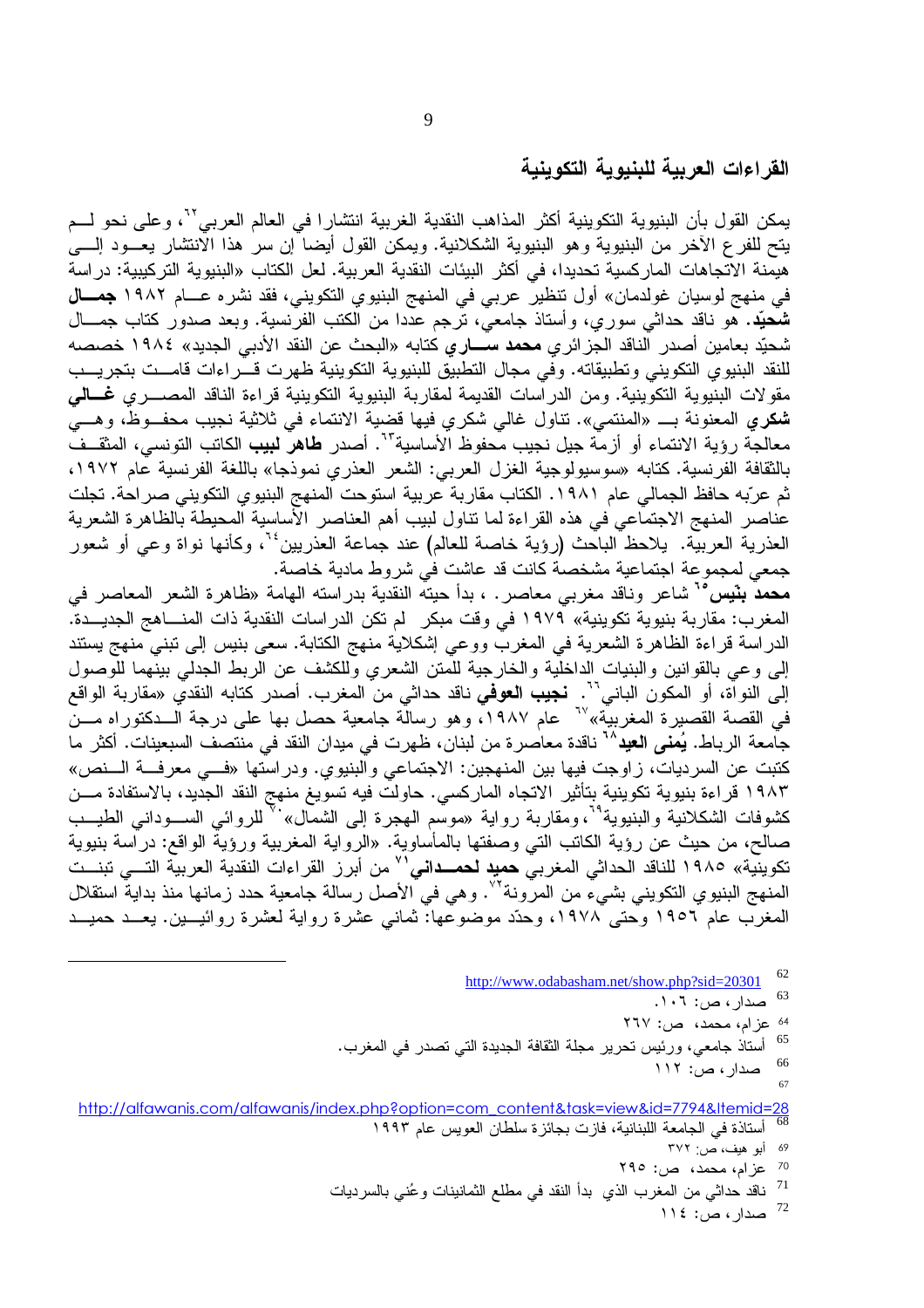لحمداني من أوائل النقاد الذين نبهوا إلـــي ظـــاهرة الاتجاهات الجديدة<sup>7</sup>٬ ومن القر اءات الأخر ي للبنيوية التكوينية: در اسة الباحث السور ي محمد عزام المســماة «فضـــاء الــنص الروائي...مقاربة بنيوية تكوينية». تقوم مقاربة عزام على قراءة البنية السطحية لأدب نبيل سليمان المتمثلة في تحلُّيل الشكل التعبيري والفني لرواياته التاريخية والسياسية والاجتماعية<sup>،</sup>٬٬ ودراسة **مدحت الجيار** بعنوان «النص الأدبي من منظور اجتماعي»، ودراسة **مختار جبار** المسماة «شعر أبي مدين التلمســـانـي.. الرؤيـــا والتشكيل»، وقراءة الباحث العراقبي **سلمان كاصد** بعنوان «الموضوع والسرد»، ودراســـة **رفيـــق رضــــ**ي **صيداوي ال**مسماة «النظرة الروائية إلى الحرب اللبنانية».

# الخاتمة

البنيوية هي محاولة لتطبيق النظرية الألسنية على موضوعات وفعاليات أخرى، حيث يمكن أن ننظر إلسي الأسطورة، أو مباراة كرة القدم، أو قائمة أنواع الطعام في مطعم، باعتبارها نظام أدلة. فيحـــاول التحليــل البنيوي أن يعزل مضمون الأدلَّة، ويتجاهله، منَّ أجل أن يركز اهتمامه على العلاقات الداخلية في الـــنص. البنيوية تجر أت على النص وأز احت ما كان يحيط به من هالة قدسية تعيق عن الرؤية الموضوعية المتأنية، إضافة إلى أن «موت المؤلف» كانت الفكرة الجانية عليها. بدأ التحليل البنيوي الشكلي أولا، وعندما وقف أمام الباب المسدود حين حصـر همّه في النص وحده جاء النحليل البنيوي النكويني ليكون انفتاحا على الأفاق الثقافية والاجتماعية والتاريخية. البنيوية التكوينية تجمع بين الفهم والتفسير لتعقد تماثلا بين البنية الجمالية المستقلة والبنية المرجعية.

لم يكن النقد العربي القديم بأدواته يستطيع تحليل النص الأدبي كما يقوم به أصحاب البنيوية الآن؛ إلا أن هناك بعض البدايات والنظرات التي تشابه إلى حدٍ ما ما يقوم به البنيويون اليوم كما يوجد في نظرية النظم لعبد القاهر الجرجاني°`. بدأ انتشار البنيوية في العالم العربي منذ الستينات للقرن العشرين. تمركزت البنيوية العربية في النقد الأدبي دون غيره من العلوم الإنسانية. فقد نشر العديد من النقاد العرب در اساتهم التي اتجهت اتجاهي البنيوية: الشكلاني، والتكويني، وإن كان للتكوينية النصيب الأكبر من الانتشار . إن في القراءة العربية المعاصرة للنقد البنيوي الحداثي توجد بنيويات لا بنيوية واحدة، ذلك أن كل ناقد فهم البنيوية كما يحلو لـــه، واستوعب من معطياتها ما رأه مناسبا لــــه. وفي مجال البنيوية العربية تتلامح أسماء عدد كبير من المبدعين والمفكرين والنقاد العرب هم زكريا إبراهيم وصلاح فضل وفؤاد زكريا وجابر عصفور ونبيلة إبراهيم وكمال أبو ديب وموريس أبو ناضر وشكري عياد ورشيد الغزي ومحمد بنيس وحسين الواد وسمير حجازي ونجيب العوفي ومحمد سبيلا وحمادي صمود وحسن جمعة ومحمد جمال باروت وعز الدين اسماعيل ومحمود طرشونة وسمير المرزوقي وجميل شاكر وعبد الله الغذامي وصالح القرمادي وجمال شحيد وعبد الفتاح كيليطو وسامية أحمد أسعد ومحمد الـهادي الطرابلسي ويمنى العيد ومحمد مفتاح وتوفيق بكار ولا شك أن في هذه الأسماء غالبية النقاد العرب المهمين من أجيال مختلفة. لما شاعت شكوك حول ضعف الكفاية المنهجية للبنيوية في شتى حقولها المعرفية، ظهرت ما بعد البنيوية Post Structuralism. يقع أصل تفكير ما بعد البنيوية في اعتقّاده بصفات غير متساوية وغير متناسبة للغة<sup>7</sup>′. التفكيكية هي مظهر رئيسي°<sup>∨</sup> استعملتها نظرية ما بعد البنيوية في النقد الأدبي. تجاوبت ما بعد البنيوية غالبا مع الوعي التاريخي والثقافة الأخلاقية^``.

<sup>73</sup> أبو هيف، ص: ١٣. 74 أبو هيف، ص: ٢٥٩.

<sup>75</sup> خفاجي، محمد عبد المنعم، (٢٠٠٢)، مدارس النقد الأدبي الحديث، دار المصرية اللبنانية، القاهرة، ط: ٢ ، ص ٢١٩.

<sup>76</sup> Cuddon, JA, Literary Terms and Literary Theory, Penguine Books, London, (1999), P 692

Ryan, P. 69.

Raveendran, P.P., (1999), Adhunikanandaram: Vicharam, Vayana, Current Books, Thrissur, P 24.